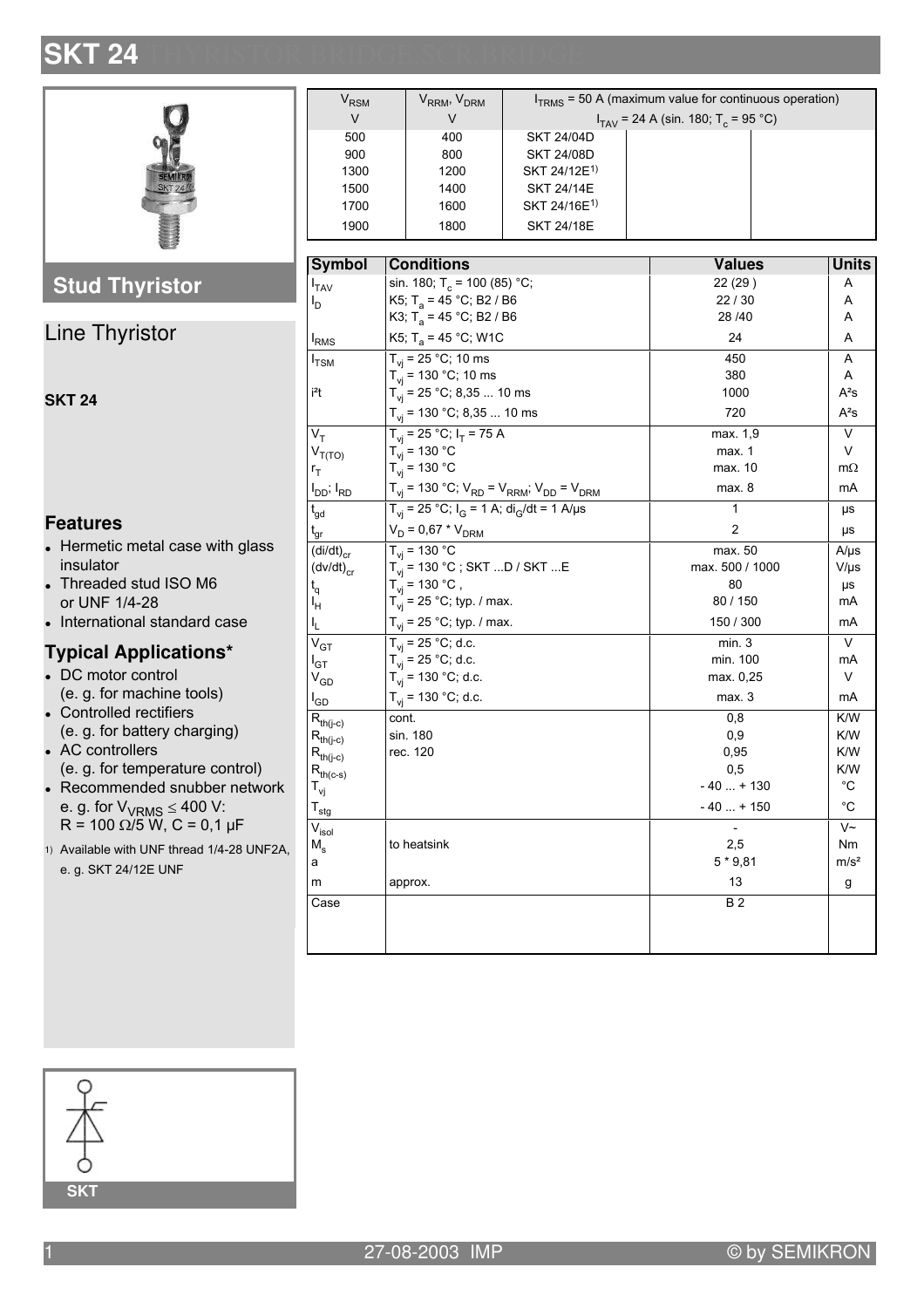







60

SKT 24 vis.11

sin. 180

rec. 120 / rec. 180





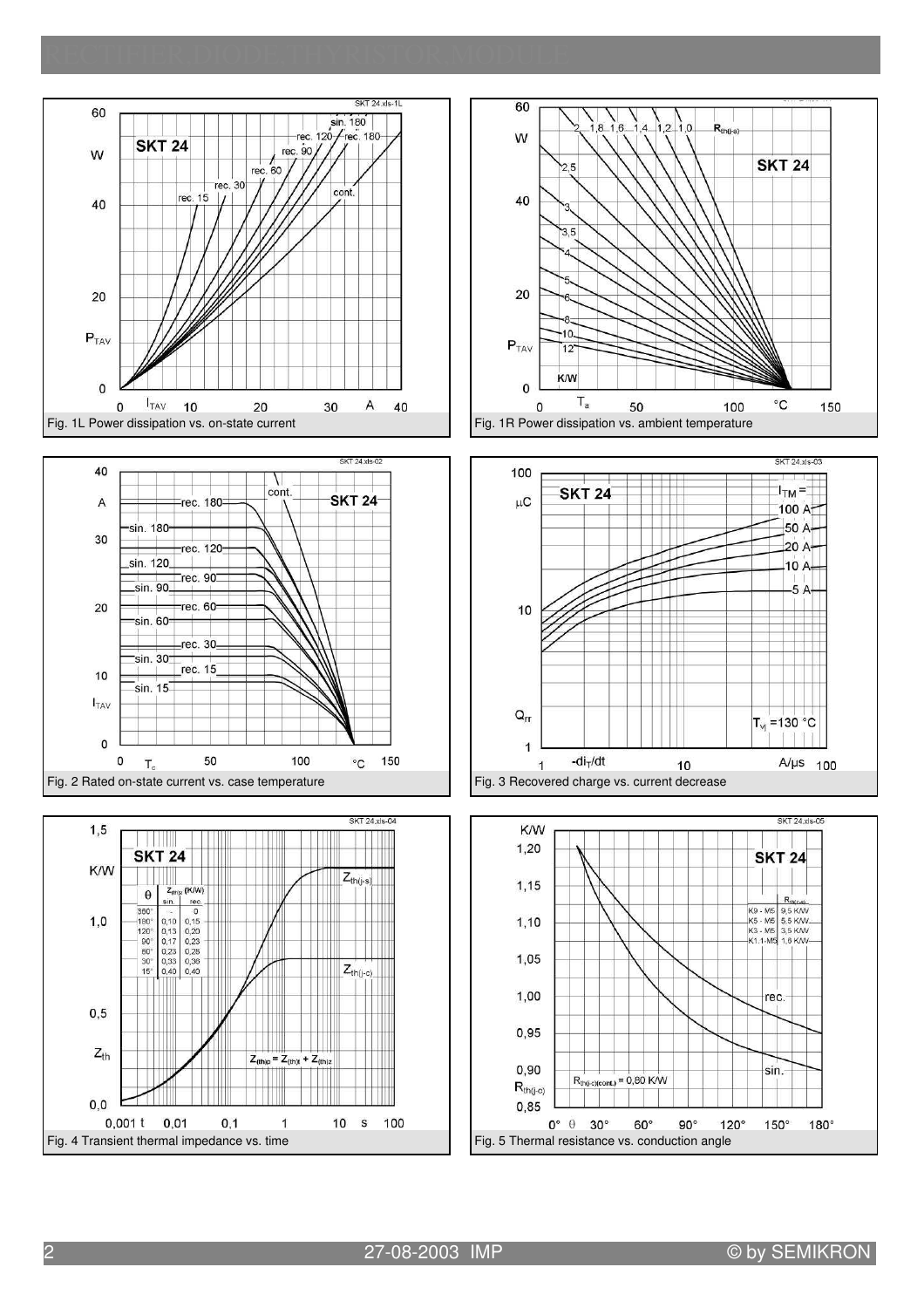# **SKT 24**





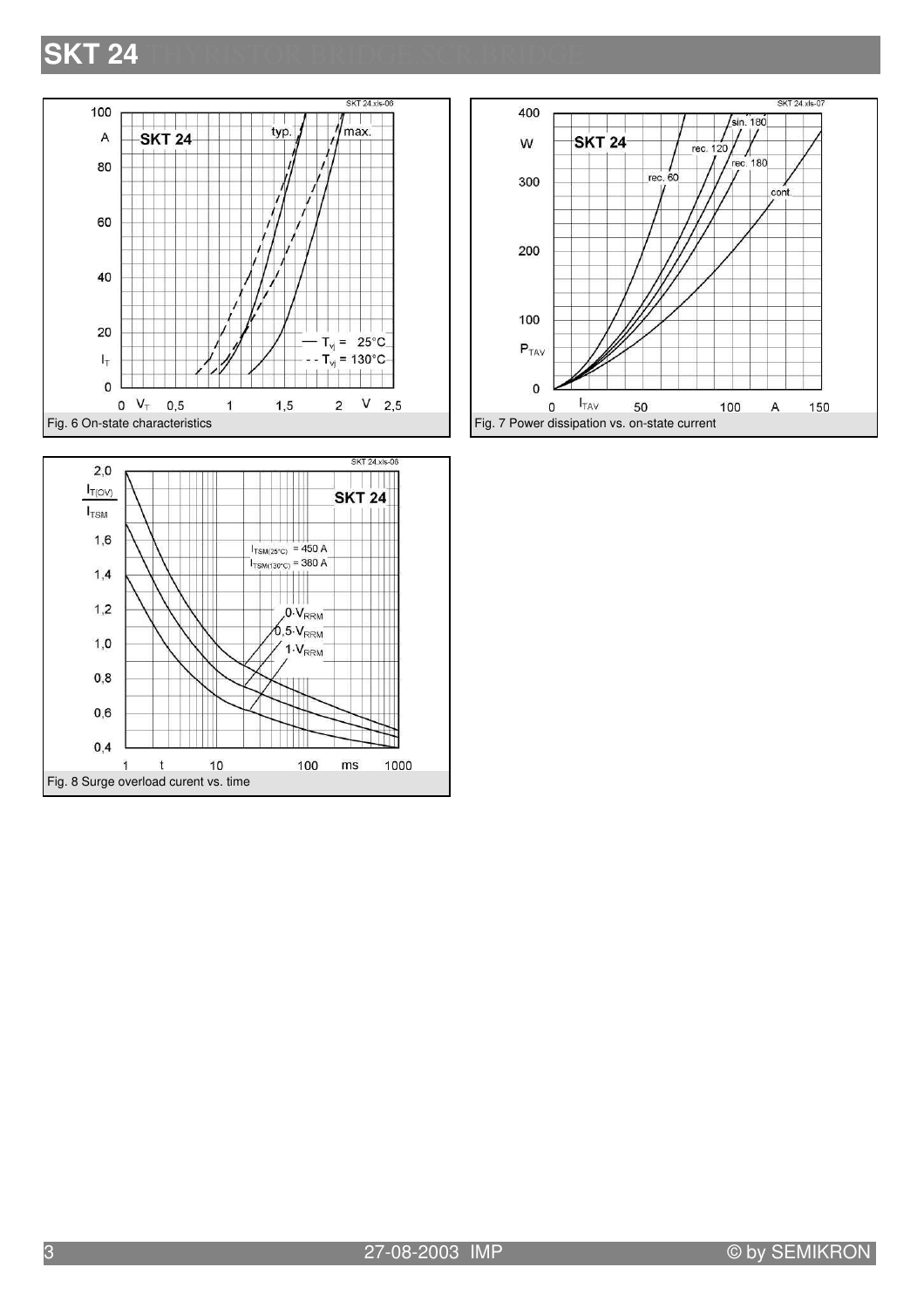



\* The specifications of our components may not be considered as an assurance of component characteristics. Components have to be tested for the respective application. Adjustments may be necessary. The use of SEMIKRON